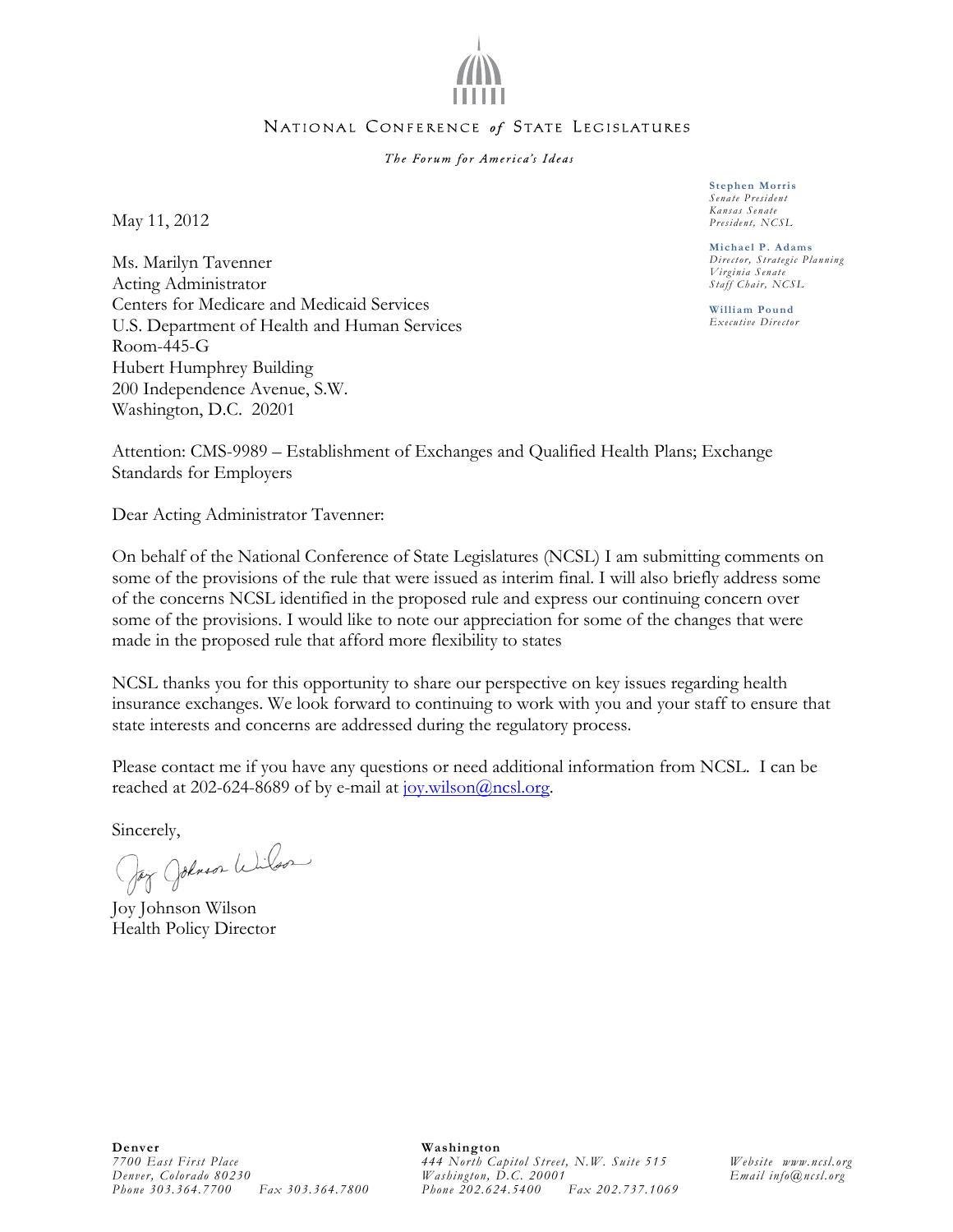May 10, 2012 Page 2

### **Comments on the Provisions that are in the Final Rule**

# **§155.110(c) - Health Insurance Exchange – Governing Board Structure; §155.210 - Navigator Program**

In October, NCSL responded to a request for comments by urging the department to allow states to establish governing boards for the health insurance exchanges using guidance provided in the statute and in state law. We believe the changes you made in  $\{155.110(c)$ , regarding the structure of governing boards are responsive to our concerns. We continue to support maximum flexibility for states to constitute their governing boards and to address conflict of interest and ethics provisions within the board membership. With flexibility in mind, NCSL also urges you to provide states maximum flexibility in the establishment of their navigator programs (§155.210). It is extremely important that states be afforded the opportunity to fully integrate and coordinate the Navigator program into the overall application education and enrollment effort.

### **§155.1010(b) – Certification Process for Qualified Health Plans (QHPs)**

NCSL expressed concern about the provision in the proposed rule that would have exempted multi-state plans from the state certification process and from complying with state law. The interim final rule continues to require states to deem multi-state plans as certified, but does require them to comply with state law in the same way similarly situated QHPs will be required to do. We look forward to additional discussion and guidance on multi-state plans.

### **§155.410 – Initial and Annual Open Season**

NCSL urged you to extend the initial "open season," and we are pleased that you did so in the interim final rule.

### **§155.1055 – Service Area of a QHPs**

The interim final rule requires the service area of a QHP to cover a minimum geographical area that is, "at least the entire geographical area of a county, or a group of counties defined by the exchange, unless the exchange determines that serving a smaller geographic area is necessary, nondiscriminatory, and in the best interest of the qualified individuals and employers." Some states do not have counties. In some states, the "county" may not be the most appropriate geographical area. We urge you to simply require the exchange to establish service areas that are nondiscriminatory and are in the best interest of qualified individuals and employers participating in the plan and to leave it to the state to determine what political subdivisions or other determinants are necessary to meet the stated goal.